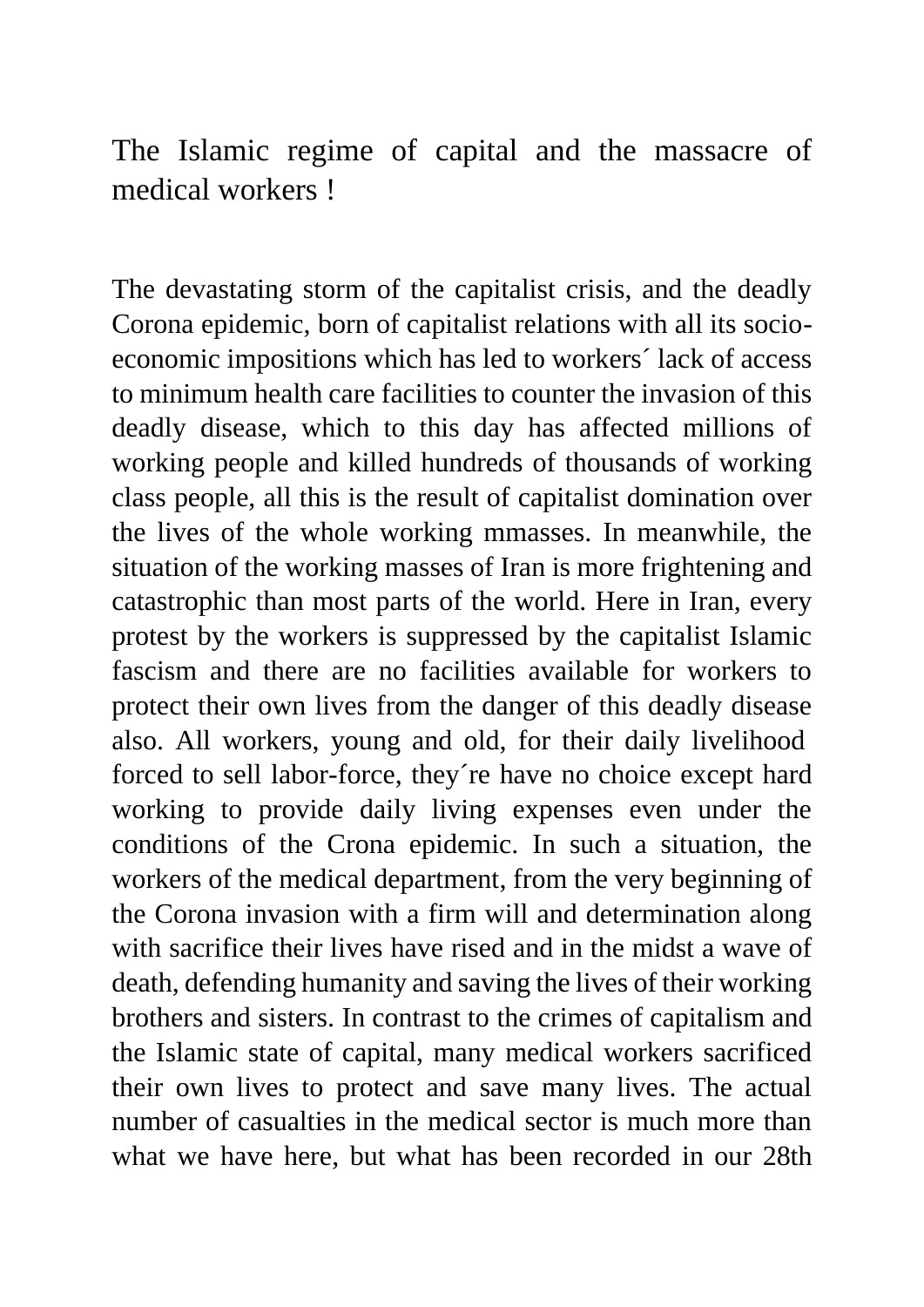report to date, 864 medical workers are listed. ( The names of all the medical workers, who lost their lives in defence of the right to life and against Corona, has been registered in the Against Capital publication) Collecting the name and details of the deceased workers of the Health Department under conditions and suffocation and repression of the Islamic regime of capitalism, hasn´t been an easy task.

Also, news of medical workers´ protests during the last days of Feb. 2022 until March 2022 is :

Feb. 24, 2022, gathering of medical science interns in Zanjan in protest of the low level of wages and also not receiving the salary of the previous months.

A group of medical staff and nurses from the private sector in Tabriz protested in front of the city governor office, against the non-payment of their salaries for 6 months.

March 05, 2022, the strike of doctors in deprived areas, in protest of the unknown employment situation, against low level of wages and hard working conditions.

March 08, 2022, physicians of Iran university of Medical Sciences in protest of the 11 month arrears of student scholarship and its low level.

March 13, 2022, medical training staff in protest of not receiving the allowance during the Corona.

Colleagues of Alireza Yazdi, one of the medical staff says so that today we´re very sad. Because within two or three days of medical service in our section has been very hard and critical with very intensive and hard-working shifts Alireza Yazdi in his last shift said that he was in a bad condition and needed to